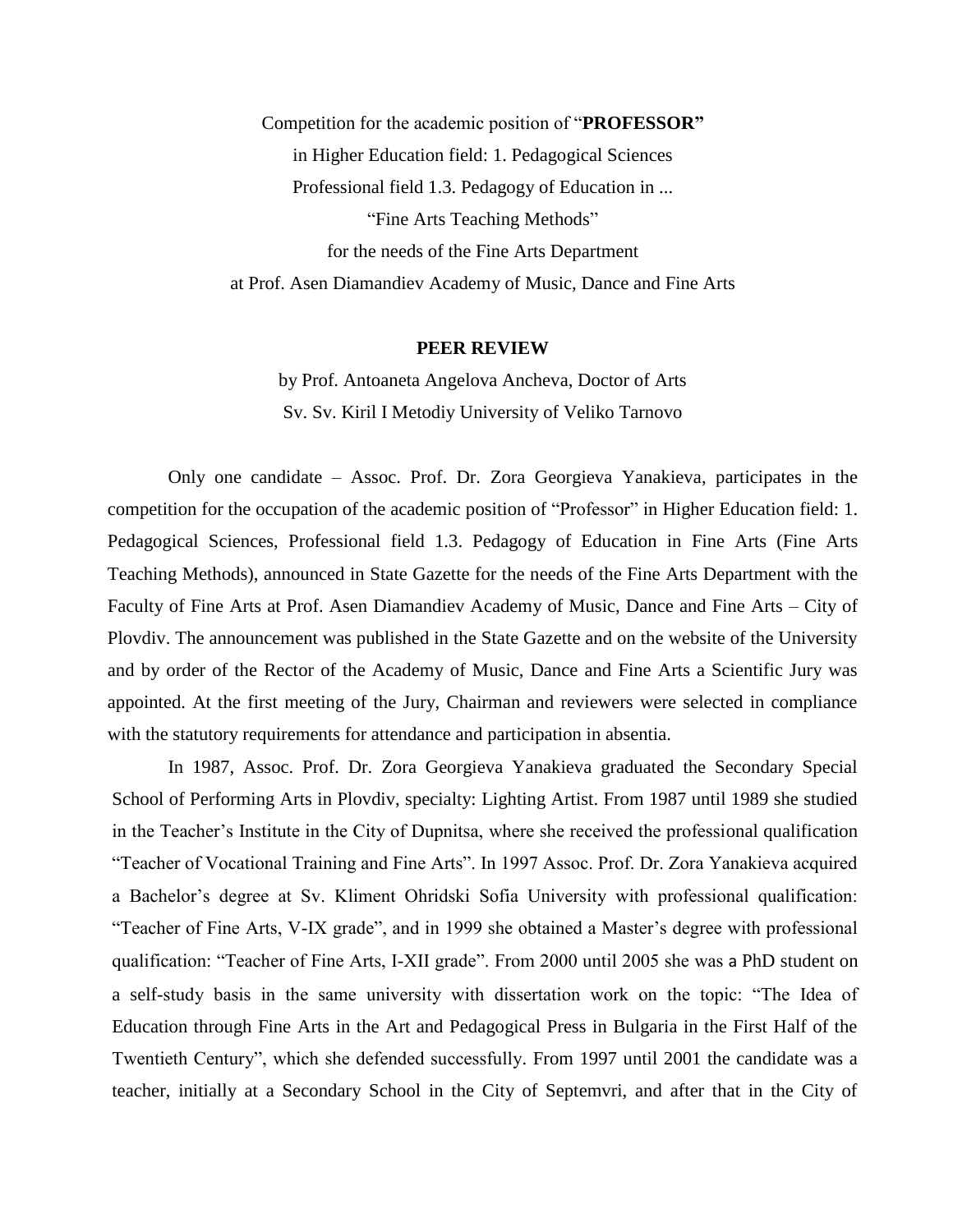Plovdiv. In the period from 2007 until 2012 Assoc. Prof. Dr. Zora Yanakieva was a part-time teacher and methodologist conducting practical exercises with students in the specialty Pedagogy of Fine Arts Teaching at the Academy of Music, Dance and Fine Arts.

The academic scientific and teaching practice of Zora Yanakieva started in 2012, when she was appointed as Associate Professor in Fine Arts Teaching Methods at the Academy after a successful competition. She organized and conducted exercises in the disciplines Fine Arts Teaching Methods, Hospitalization, Current Practice in Class I in the educational and qualification degree: Bachelor; Fine Arts Teaching Methods II, Methodology of Pedagogical Studies in Fine Arts, Pedagogical Practice in Class II in the educational and qualification degree: Master and Sitting in on Lectures and Teaching, Current Practice in Class I in the educational and scientific degree: Doctor. Over the years, as a teacher at the Academy of Music, Dance and Fine Arts, the candidate has developed numerous curricula for the education of students in the three degrees of higher education.

Assoc. Prof. Dr. Zora Yanakieva has actively participated in ten projects. She has also participated with reports in a number of scientific forums – ten conferences, five of which international and two of which abroad. The candidate's scientific interests are in the field of children's and adolescent periodicals, methodology of fine arts, professional development of students in the field of teaching, strategies for the motivation of students and others.

I believe that the competition procedure so far fully complies with the requirements of the state and university normative documents regarding the occupation of academic positions.

Assoc. Prof. Dr. Zora Yanakieva participates with the following in the competition for "Professor": the monograph "Motivation of Students in the Teaching of Fine Arts", Imeon Publishing House, Plovdiv, 2019, 184 p. and "Interactive Training in the Professional Education of Students in the Methodology of Fine Arts", Prof. Asen Diamandiev Academy of Music, Dance and Fine Arts – City of Plovdiv, Imeon Publishing House, 2017, 294 p. A book on the basis of defended dissertation work on the topic "Development of the Idea of Education through Art in Bulgaria. First Half of XX century", Imeon Publishing House, Plovdiv, 2018, 213 p., was also presented. The latter is co-authored with Prof. N. Boyadzhieva. The presented materials also include a textbook for students: "Fine Arts. Methodology Exercises – Advanced Preparation Course", Prof. Asen Diamandiev Academy of Music, Dance and Fine Arts – City of Plovdiv, Imeon Publishing House, 2017, 141 p. Twenty articles and reports, most of which were published in the Yearbook and in the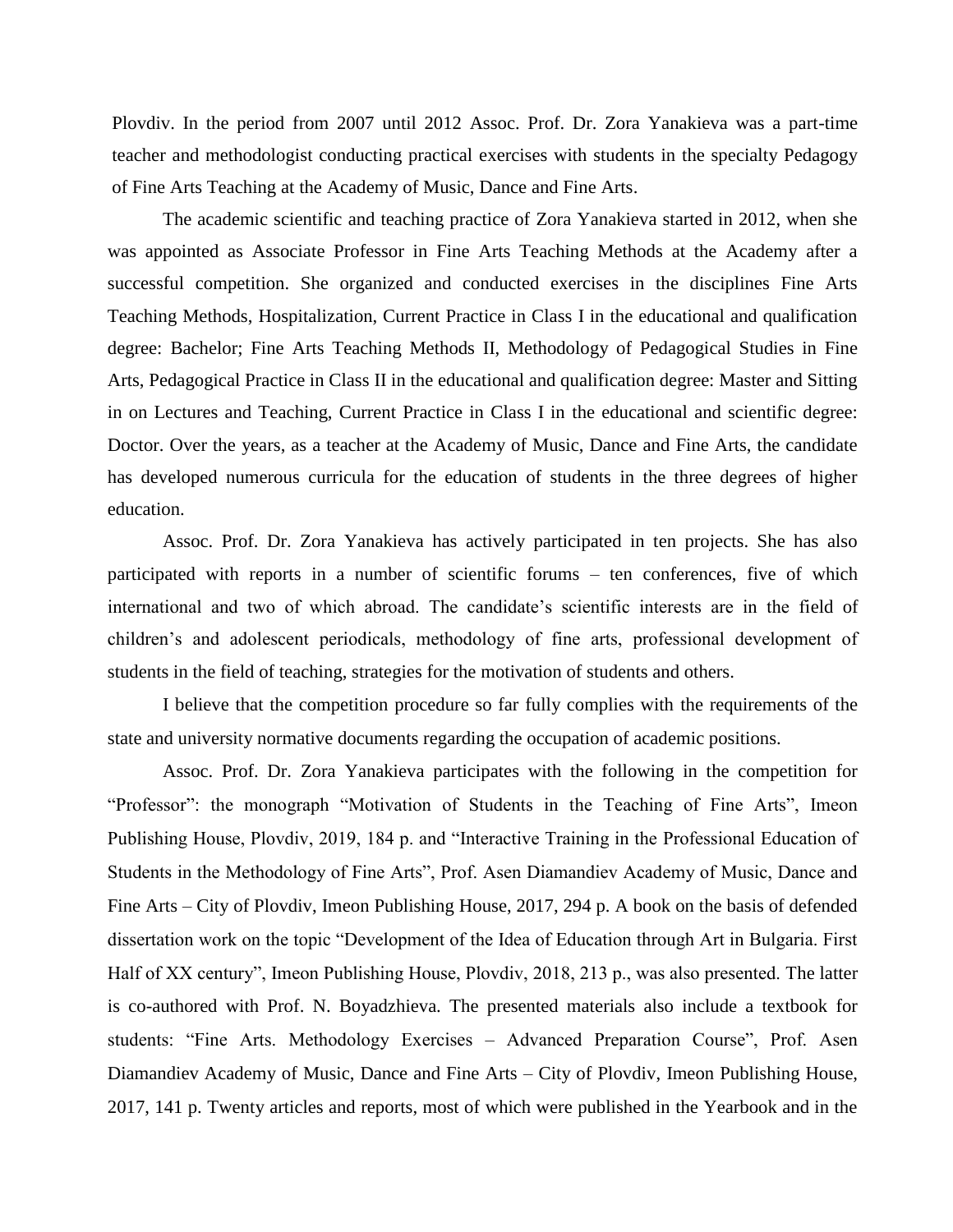Spring Scientific Readings of the Academy of Music, Dance and Fine Arts, were also presented. All articles are independent. The presented materials in paper and electronic form are extremely well systematized and give an opportunity to create a clear idea of the candidate's achievements and qualities regarding the occupation of the academic position "Professor". In the publications with which she participates in the competition for "Professor" in the scientific specialty "Fine Arts" Teaching Methods", Zora Yanakieva, quite naturally, deals with problems of the theory, practice and methodology of fine arts teaching, which is relevant to the interactive teaching of the students in the methodology of fine arts, to the motivation of the students for educational activity in the arts, to the development of the idea of education through art, the issues of art education in the different educational levels and so on. The scientific publications of the candidate present her not only as a teacher, striving to record and describe the issues considered by her, but also as a researcher who knows them in detail and who is capable of carrying out scientific research. The comparative studies and analyzes and the use of the established different terminology and categorical apparatus show that Zora Yanakieva is able to make theoretical conclusions and summaries. The studies she conducted using a cognitive approach also have considerable practical value.

The main area of research of the candidate is the teaching of fine arts. Her dissertation work "The Idea of Education through Fine Arts in the Art and Pedagogical Press in Bulgaria in the First Half of the Twentieth Century", which deals with a more specific and detailed aspect, is dedicated to this scientific issue.

The presented monographs – "Motivation of Students in the Teaching of Fine Arts", "Interactive Training in the Professional Education of Students in the Methodology of Fine Arts", "Development of the Idea of Education through Art in Bulgaria. First Half of XX century" /a book on the basis of defended dissertation work, co-authored with Prof. N. Boyadzhieva/, as well as a textbook for students: "Fine Arts. Methodology Exercises – Advanced Preparation Course", outline the areas of the candidate's scientific interests and contribute to systematizing the facts and clarifying the theoretical and methodological issues related to fine arts training. The development of exercises for the teaching of students in the methodology of fine arts in the two educational degrees of higher education, as well as the development of a system for the assessment of academic achievement, have theoretical and practical nature. The contribution of the summaries and recommendations derived from the existing pedagogical practice is aimed at the reception of new,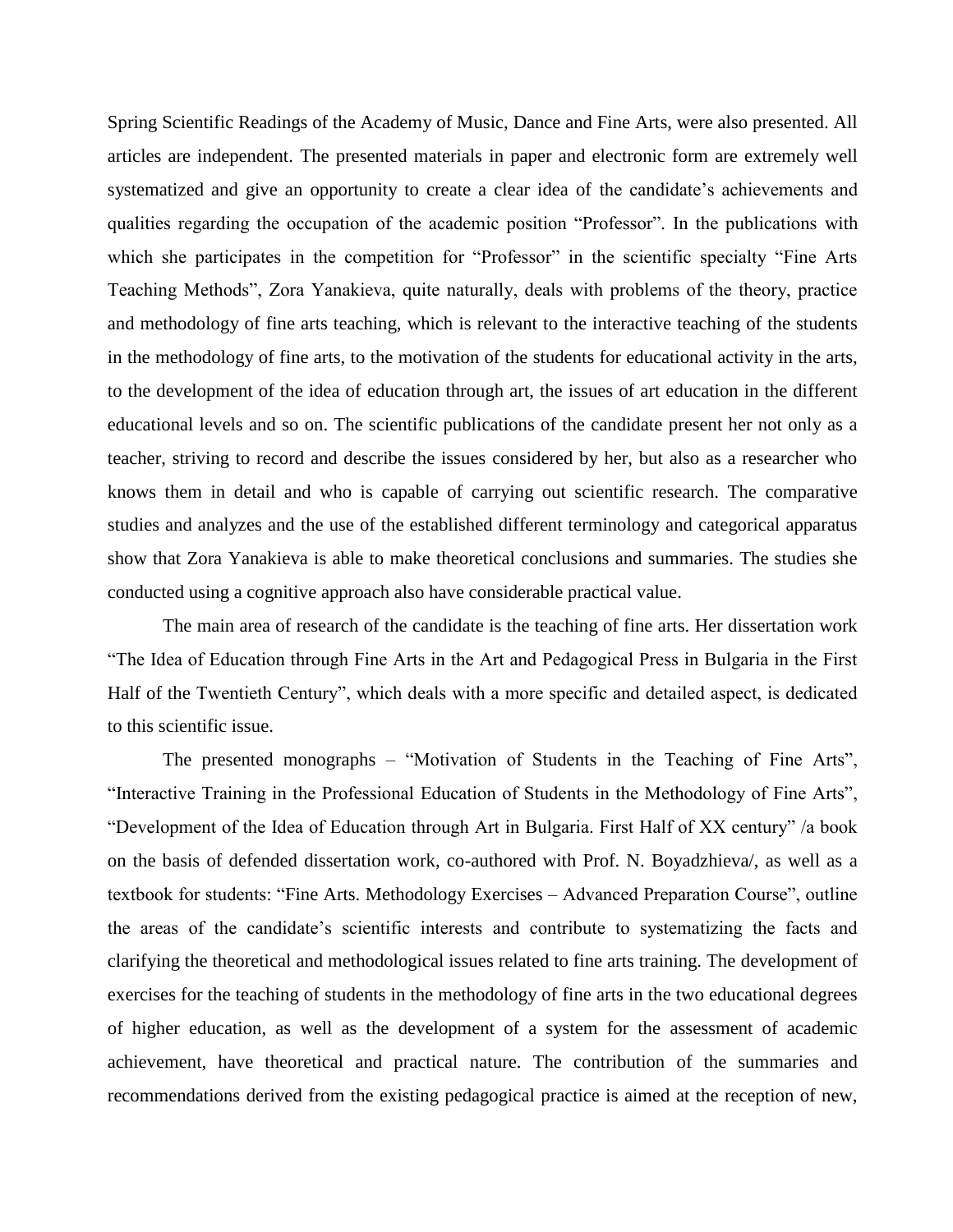current art forms, which could greatly change the content and appearance of the subject. The papers presented are well structured with a view to formulating the goals set and limiting the scope of the study, the baseline theoretical background and the conclusions drawn.

The first monograph entitled "Motivation of Students in the Teaching of Fine Arts", based on the current state of art education in the secondary schools and the analysis of motivation, outlines didactic incentives, methods and approaches for motivation, based on the specifics in the training on the subject. The presentation of the key pedagogical ideas and experiences that make it possible to identify the mechanisms for the formation of the link between academic achievement and the variety of stimuli in the teaching of drawing and fine arts is substantiated by Zora Yanakieva in view of their use in modern practice.

In the second of the presented monographs "Interactive Training in the Professional Education of Students in the Methodology of Fine Arts", the opportunities offered by the traditional and interactive methods in the conduct of attractive training in fine arts are analyzed in a comparative plan, which as a result enriches the existing pedagogical literature on the issue.

"Development of the Idea of Education through Art in Bulgaria. First Half of XX century" /book on the basis of defended dissertation work, co-authored with Prof. N. Boyadzhieva/ is also very interesting. It is an in-depth historical study of this idea, presenting the general and specific directions that determine the nature of the Bulgarian art periodical press for children and adolescents during the period. A connection with modernity is made and the possibilities for applying the artistic and pedagogical practice today are stated.

The textbook for students "Fine Arts. Methodology Exercises – Advanced Preparation Course" offers a new system of exercises that are indisputably useful in the practical training of students.

In my capacity as a reviewer, I highly appreciate the contribution of the candidate Zora Yanakieva in the competition for the academic position "Professor", as this assessment is based on the scientific publications presented by her – monographs and articles. The contributions formulated above are her personal merit. I think that Zora Yanakieva's publications would be very useful both theoretically and practically.

Considering all of the above, which testifies to scientific production with original scientific and applied contributions in the field of fine arts teaching and education, I have reason to express my positive assessment that Assoc. Prof. Dr. Zora Georgieva Yanakieva possesses the qualities,